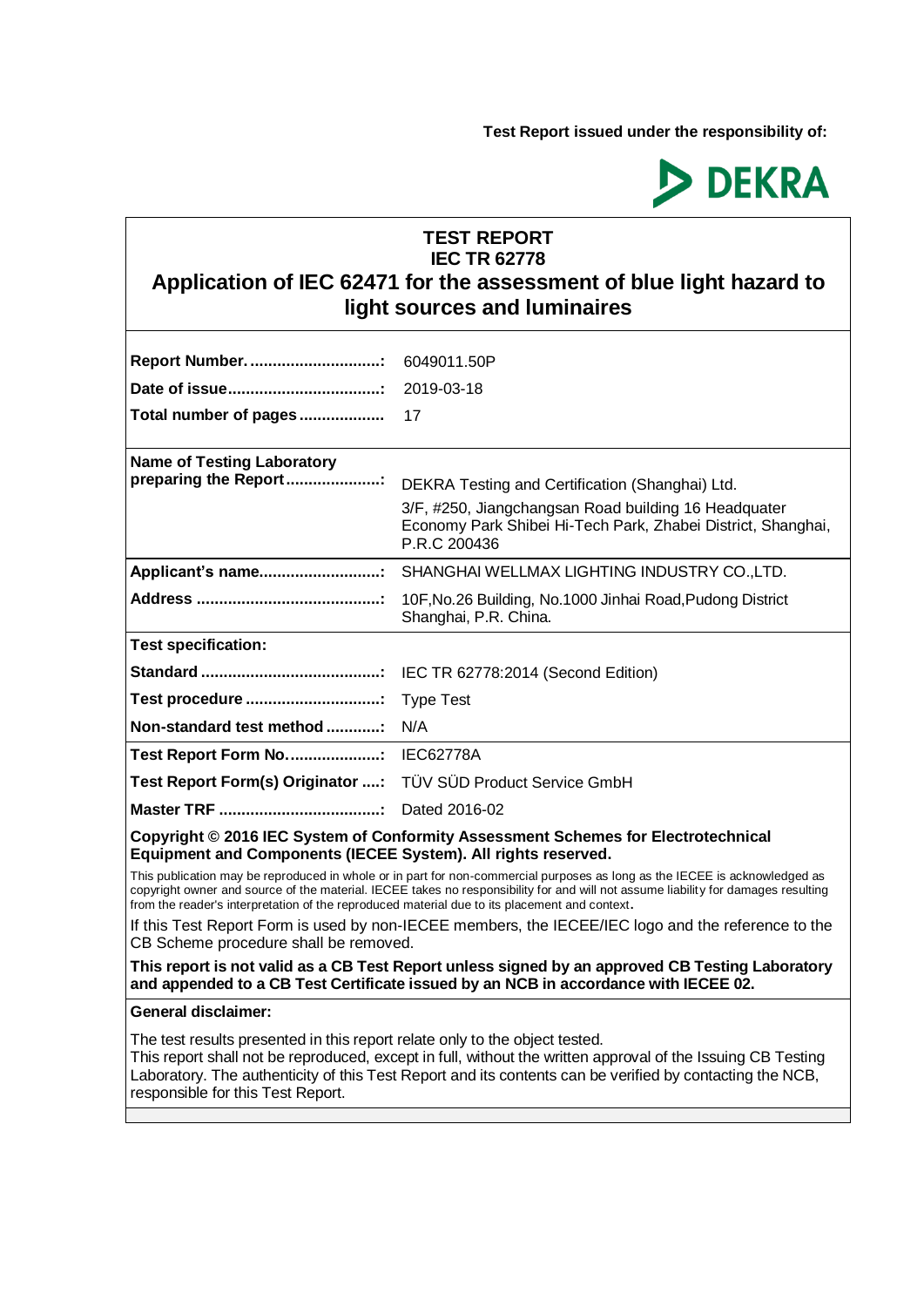| Test item description :                                                                    | LED lamps      |                                                                                                                                      |                                                                                                            |
|--------------------------------------------------------------------------------------------|----------------|--------------------------------------------------------------------------------------------------------------------------------------|------------------------------------------------------------------------------------------------------------|
|                                                                                            | <b>WELLMAX</b> |                                                                                                                                      |                                                                                                            |
|                                                                                            |                | SHANGHAI WELLMAX LIGHTING INDUSTRY CO., LTD.<br>10F, No. 26 Building, No. 1000 Jinhai Road, Pudong District<br>Shanghai, P.R. China. |                                                                                                            |
| Model/Type reference :                                                                     | 0100 series    |                                                                                                                                      | L-BL-series, L-RF-series, L-MI-series, L-TL-0001 series, L-ST-                                             |
|                                                                                            |                | information refer to model list.                                                                                                     | 220 - 240 Vac; 50/60 Hz; E27, B22, E14 and GU10, for detailed                                              |
|                                                                                            |                |                                                                                                                                      |                                                                                                            |
| Responsible Testing Laboratory (as applicable), testing procedure and testing location(s): |                |                                                                                                                                      |                                                                                                            |
| $\boxtimes$<br><b>CB Testing Laboratory:</b>                                               |                |                                                                                                                                      | DEKRA Testing and Certification (Shanghai) Ltd.                                                            |
| Testing location/ address                                                                  |                | Shanghai, P.R.C 200436                                                                                                               | 3/F, #250, Jiangchangsan Road building 16 Headquater<br>Economy Park Shibei Hi-Tech Park, Zhabei District, |
| Associated CB Testing Laboratory:                                                          |                |                                                                                                                                      |                                                                                                            |
|                                                                                            |                |                                                                                                                                      |                                                                                                            |
| Tested by (name, function, signature):                                                     |                | <b>Yuting Peng</b>                                                                                                                   | Yuting peny                                                                                                |
| Approved by (name, function, signature):                                                   |                | Hanson Zhang                                                                                                                         |                                                                                                            |
| Testing procedure: CTF Stage 1:                                                            |                |                                                                                                                                      |                                                                                                            |
|                                                                                            |                |                                                                                                                                      |                                                                                                            |
|                                                                                            |                |                                                                                                                                      |                                                                                                            |
| Tested by (name, function, signature)                                                      |                |                                                                                                                                      |                                                                                                            |
| Approved by (name, function, signature)                                                    |                |                                                                                                                                      |                                                                                                            |
|                                                                                            |                |                                                                                                                                      |                                                                                                            |
| Testing procedure: CTF Stage 2:<br>Testing location/address                                |                |                                                                                                                                      |                                                                                                            |
|                                                                                            |                |                                                                                                                                      |                                                                                                            |
| Tested by (name + signature)                                                               |                |                                                                                                                                      |                                                                                                            |
| Witnessed by (name, function, signature)                                                   |                |                                                                                                                                      |                                                                                                            |
| Approved by (name, function, signature)                                                    |                |                                                                                                                                      |                                                                                                            |
|                                                                                            |                |                                                                                                                                      |                                                                                                            |
| Testing procedure: CTF Stage 3:                                                            |                |                                                                                                                                      |                                                                                                            |
| Testing procedure: CTF Stage 4:                                                            |                |                                                                                                                                      |                                                                                                            |
|                                                                                            |                |                                                                                                                                      |                                                                                                            |

TRF No. IEC62778A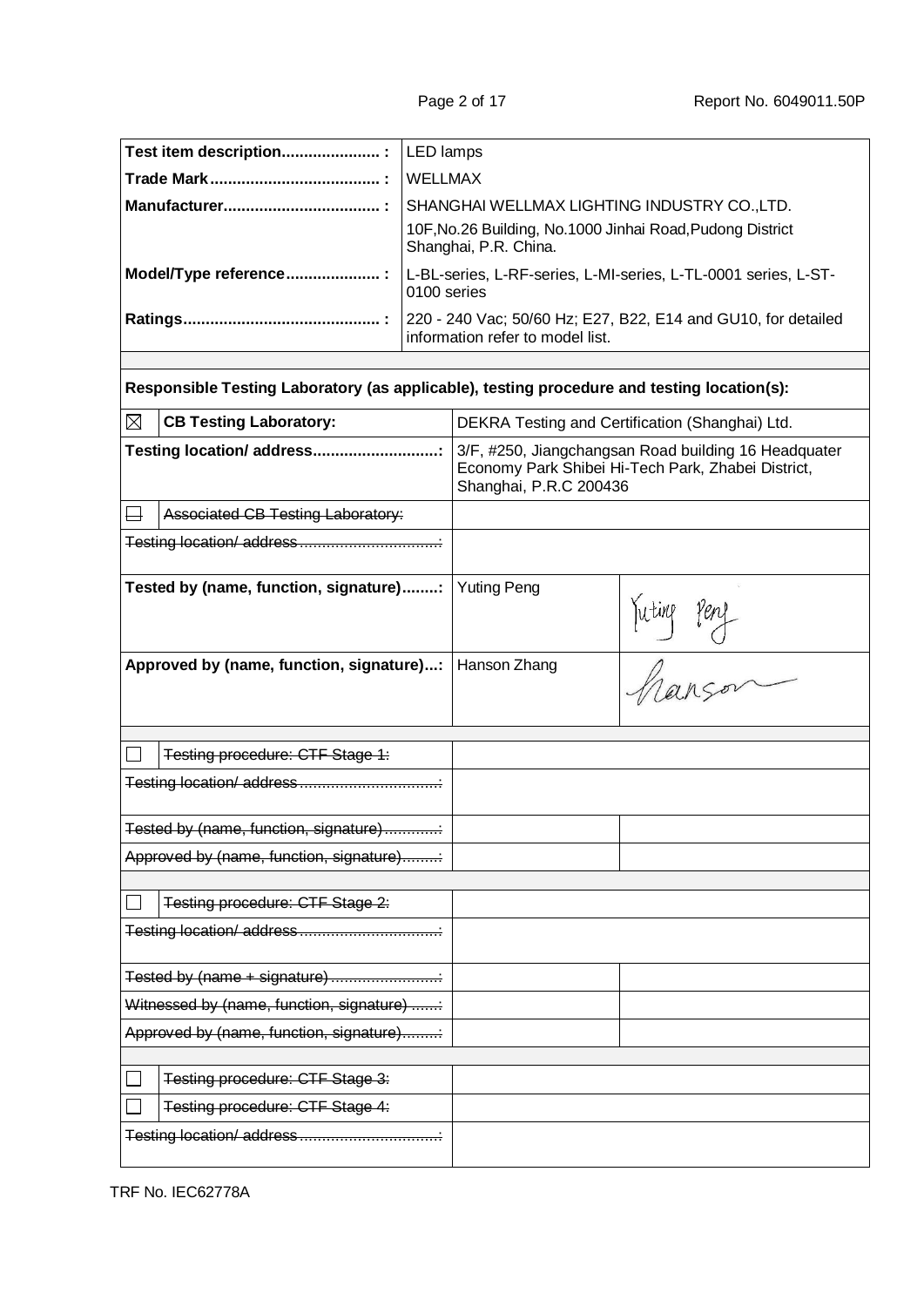## Page 3 of 17 Report No. 6049011.50P

| Tested by (name, function, signature)     |  |
|-------------------------------------------|--|
| Witnessed by (name, function, signature)  |  |
| Approved by (name, function, signature)   |  |
| Supervised by (name, function, signature) |  |
|                                           |  |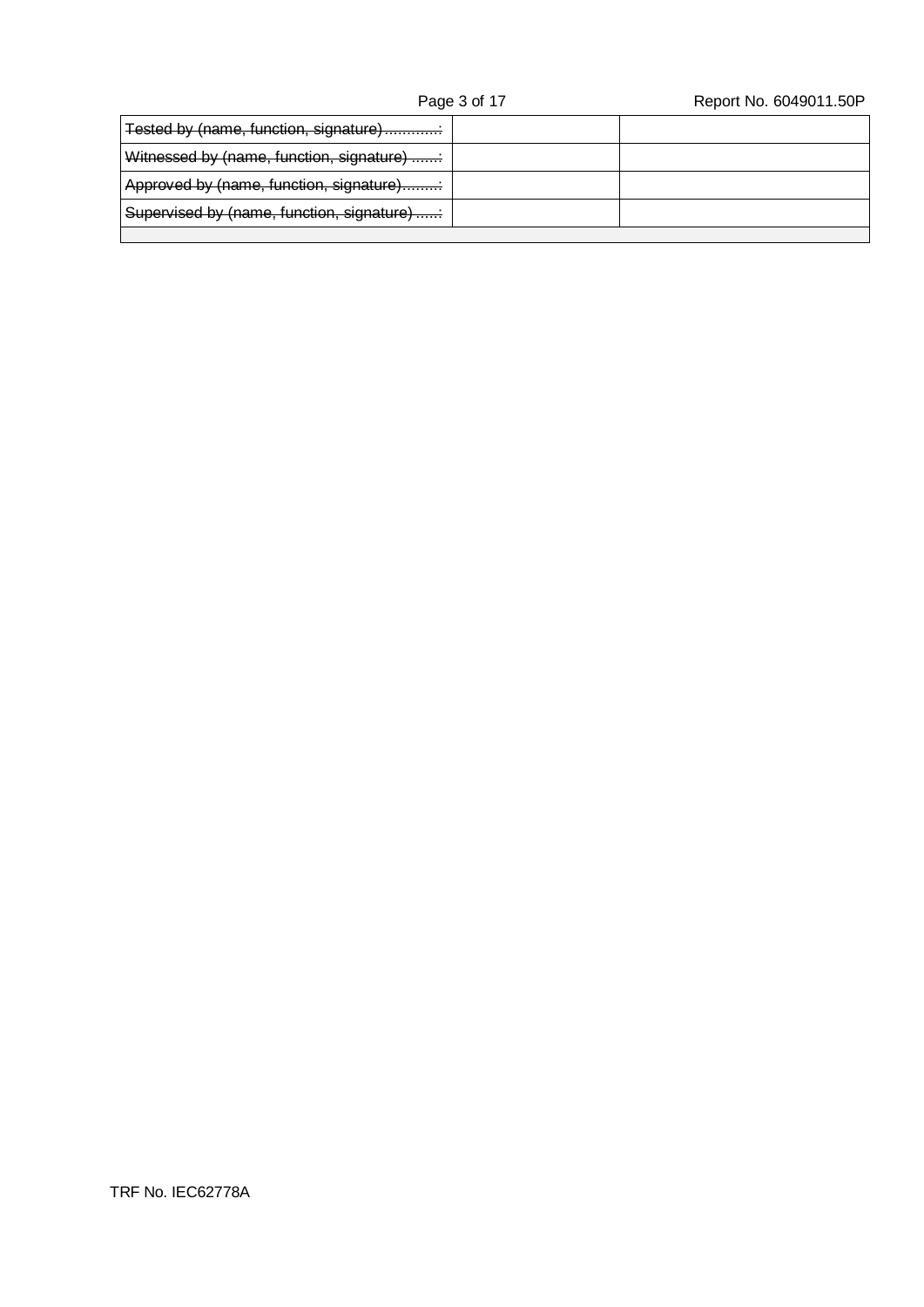| List of Attachments (including a total number of pages in each attachment):                                                                                                      |                                                                                                                                      |  |  |  |  |
|----------------------------------------------------------------------------------------------------------------------------------------------------------------------------------|--------------------------------------------------------------------------------------------------------------------------------------|--|--|--|--|
| Appendix 1: Photo Documentation                                                                                                                                                  |                                                                                                                                      |  |  |  |  |
| Appendix 2: Model List                                                                                                                                                           |                                                                                                                                      |  |  |  |  |
| Appendix 3: Relative Spectrum Of Tested Sample(s)                                                                                                                                |                                                                                                                                      |  |  |  |  |
| Appendix 4: Table 6.1 Based On IEC 62471:2006                                                                                                                                    |                                                                                                                                      |  |  |  |  |
| Group Differences And National Differences                                                                                                                                       | Appendix 5: Table 6.1 Based On EN62471:2008, Attachment To IEC 62471 European                                                        |  |  |  |  |
| <b>Summary of testing:</b>                                                                                                                                                       |                                                                                                                                      |  |  |  |  |
| Tests performed (name of test and test<br>clause):                                                                                                                               | <b>Testing location:</b>                                                                                                             |  |  |  |  |
|                                                                                                                                                                                  | DEKRA Testing and Certification (Shanghai) Ltd.                                                                                      |  |  |  |  |
| These tests fulfil the requirements of standard<br><b>ISO/IEC 17025.</b><br>When determining the test conclusion, the<br>Measurement Uncertainty of test has been<br>considered. | 3/F, #250, Jiangchangsan Road building 16<br>Headquater Economy Park Shibei Hi-Tech Park,<br>Zhabei District, Shanghai, P.R.C 200436 |  |  |  |  |
| The tested sample of<br>L-BL-0740-23W<br>Have been tested according to the IEC/TR<br>62778:2014 and been classified as RG 1<br>Unlimited for blue light hazard.                  |                                                                                                                                      |  |  |  |  |
|                                                                                                                                                                                  |                                                                                                                                      |  |  |  |  |
|                                                                                                                                                                                  |                                                                                                                                      |  |  |  |  |
|                                                                                                                                                                                  |                                                                                                                                      |  |  |  |  |
| Summary of compliance with National Differences (List of countries addressed): EN Standards                                                                                      |                                                                                                                                      |  |  |  |  |
| EN 62471:2008                                                                                                                                                                    |                                                                                                                                      |  |  |  |  |
| $\boxtimes$ The product fulfills the requirements                                                                                                                                |                                                                                                                                      |  |  |  |  |
|                                                                                                                                                                                  |                                                                                                                                      |  |  |  |  |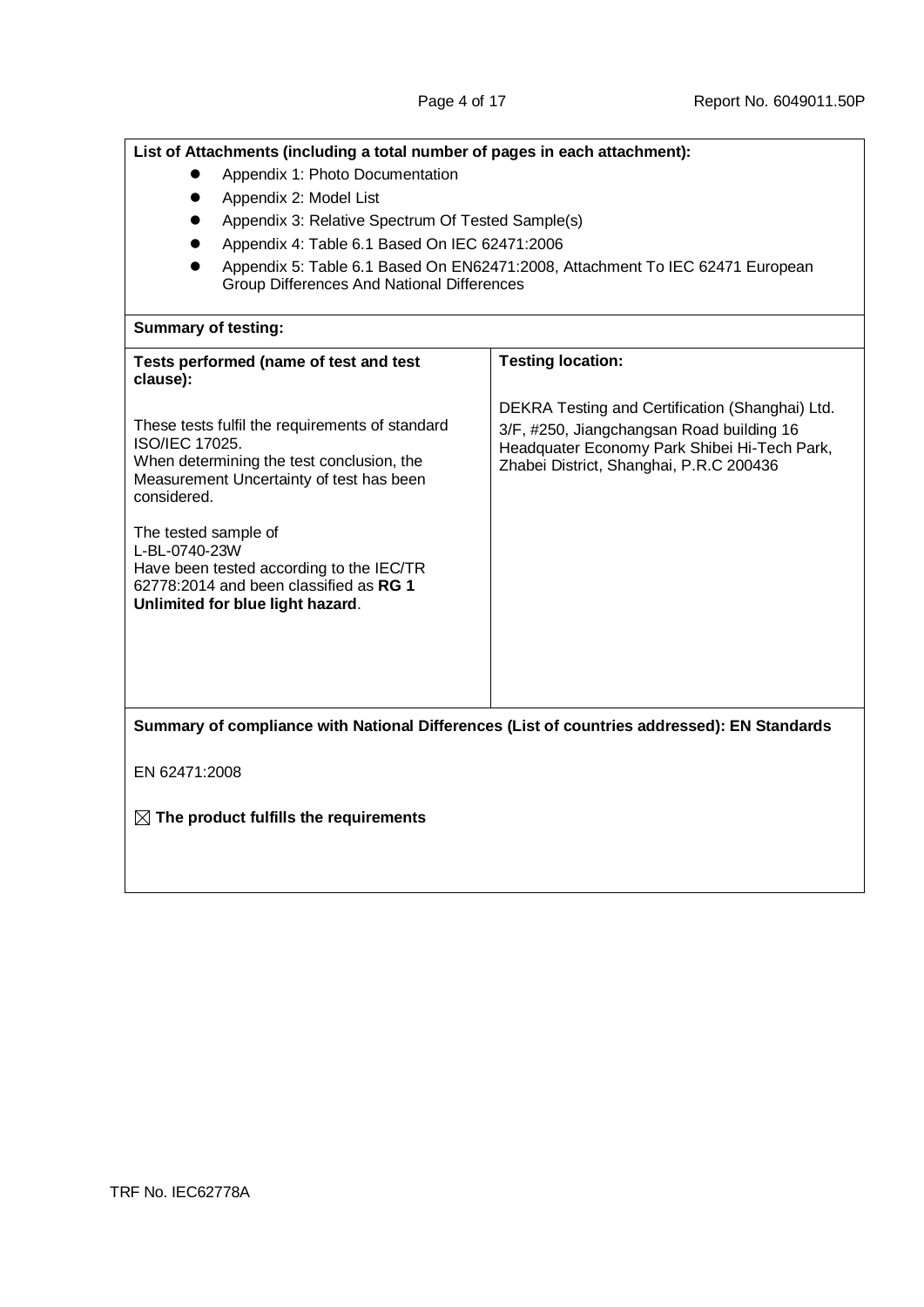### **Copy of marking plate:**

**The artwork below may be only a draft. The use of certification marks on a product must be authorized by the respective NCBs that own these marks.**

N/A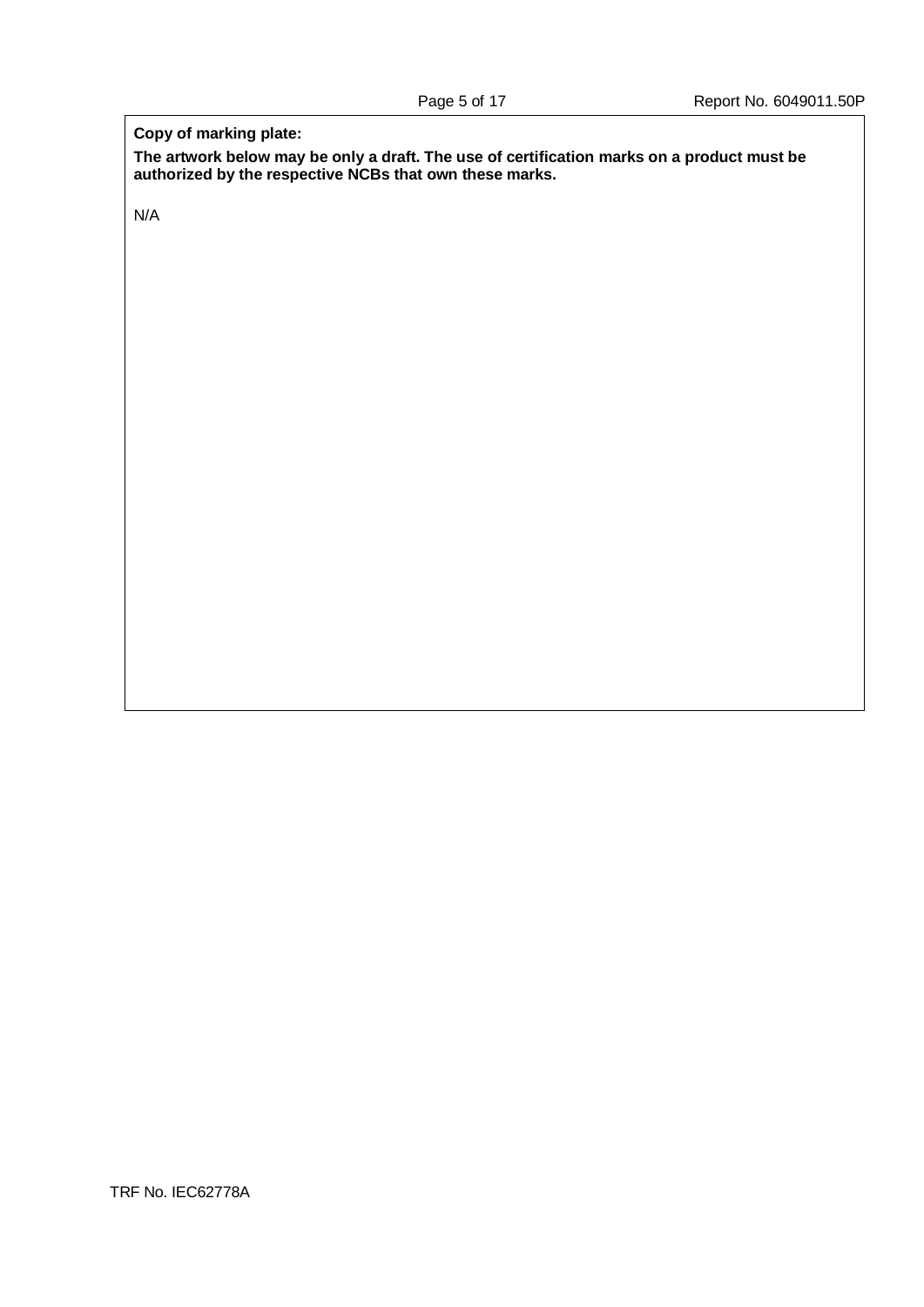|                                                                                                                                                  | <b>LED</b> module          |  |  |
|--------------------------------------------------------------------------------------------------------------------------------------------------|----------------------------|--|--|
|                                                                                                                                                  | $\boxtimes$ Lamp           |  |  |
|                                                                                                                                                  | Luminaire                  |  |  |
|                                                                                                                                                  |                            |  |  |
|                                                                                                                                                  |                            |  |  |
|                                                                                                                                                  |                            |  |  |
|                                                                                                                                                  |                            |  |  |
|                                                                                                                                                  |                            |  |  |
|                                                                                                                                                  | $\Box$ LED package         |  |  |
|                                                                                                                                                  | <b>LED</b> module          |  |  |
|                                                                                                                                                  | $\Box$ Lamp                |  |  |
|                                                                                                                                                  | Report number: --          |  |  |
|                                                                                                                                                  |                            |  |  |
| Possible test case verdicts:                                                                                                                     |                            |  |  |
| - test case does not apply to the test object: N/A                                                                                               |                            |  |  |
|                                                                                                                                                  |                            |  |  |
| - test object does not meet the requirement: F (Fail)                                                                                            |                            |  |  |
|                                                                                                                                                  |                            |  |  |
|                                                                                                                                                  |                            |  |  |
|                                                                                                                                                  |                            |  |  |
|                                                                                                                                                  |                            |  |  |
| <b>General remarks:</b>                                                                                                                          |                            |  |  |
| "(See Enclosure #)" refers to additional information appended to the report.<br>"(See appended table)" refers to a table appended to the report. |                            |  |  |
| Throughout this report a $\boxtimes$ comma / $\Box$ point is used as the decimal separator.                                                      |                            |  |  |
| The product complied with the following standards:                                                                                               |                            |  |  |
| ⊠IEC 62471:2006                                                                                                                                  |                            |  |  |
| ⊠EN 62471:2008                                                                                                                                   |                            |  |  |
| □IEC/TR 62471-2:2009<br>⊠IEC/TR 62778:2014                                                                                                       |                            |  |  |
|                                                                                                                                                  |                            |  |  |
| Manufacturer's Declaration per sub-clause 4.2.5 of IECEE 02:                                                                                     |                            |  |  |
| The application for obtaining a CB Test Certificate                                                                                              | $\Box$ Yes                 |  |  |
| includes more than one factory location and a                                                                                                    | $\boxtimes$ Not applicable |  |  |
| declaration from the Manufacturer stating that the<br>sample(s) submitted for evaluation is (are)                                                |                            |  |  |
| representative of the products from each factory has                                                                                             |                            |  |  |
|                                                                                                                                                  |                            |  |  |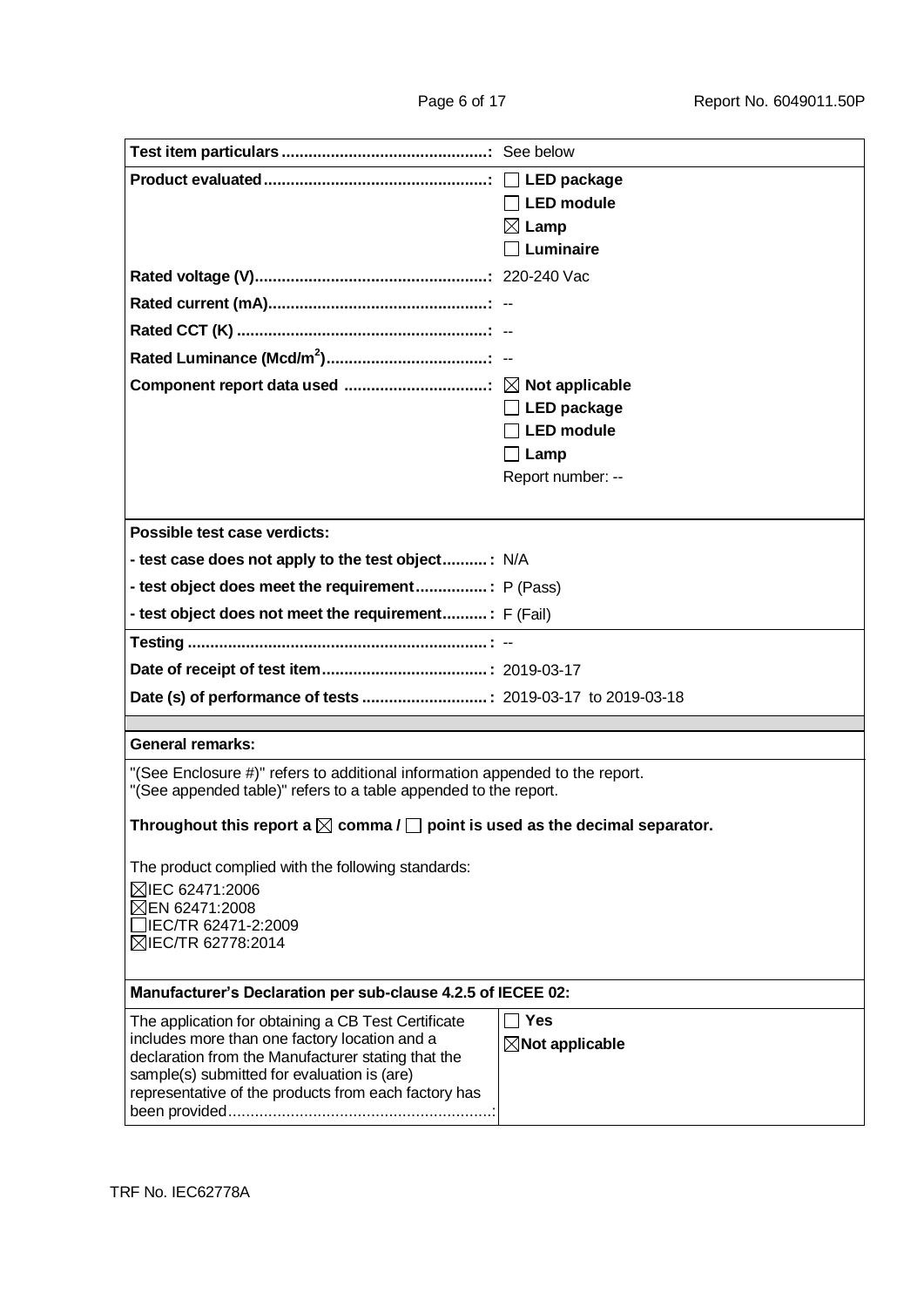| When differences exist; they shall be identified in the General product information section.                                                                                                                       |                                                                                      |  |
|--------------------------------------------------------------------------------------------------------------------------------------------------------------------------------------------------------------------|--------------------------------------------------------------------------------------|--|
| Name and address of factory (ies) : SHANGHAI WELLMAX LIGHTING INDUSTRY                                                                                                                                             | CO.,LTD.                                                                             |  |
|                                                                                                                                                                                                                    | 10F, No. 26 Building, No. 1000 Jinhai Road, Pudong<br>District Shanghai, P.R. China. |  |
|                                                                                                                                                                                                                    |                                                                                      |  |
|                                                                                                                                                                                                                    |                                                                                      |  |
| <b>General product information:</b>                                                                                                                                                                                |                                                                                      |  |
| Full tests were performed on model L-BL-0740-23W.                                                                                                                                                                  |                                                                                      |  |
| The products considered as worst case which should be evaluated at 200mm.                                                                                                                                          |                                                                                      |  |
| The sample of L-BL-0740-23W was tested at 200mm from the light source. CCT of spectral irradiance was<br>found at 6480 K.                                                                                          |                                                                                      |  |
| Base on the Model list which listed on the appendix 2, The tested sample can be considered as<br>$\Box$ typical product $\boxtimes$ worst product<br>Which the results can be reference used for the other models. |                                                                                      |  |
| Type test was performed according to IEC 62471:2006 procedure.                                                                                                                                                     |                                                                                      |  |

 $\mathbf{I}$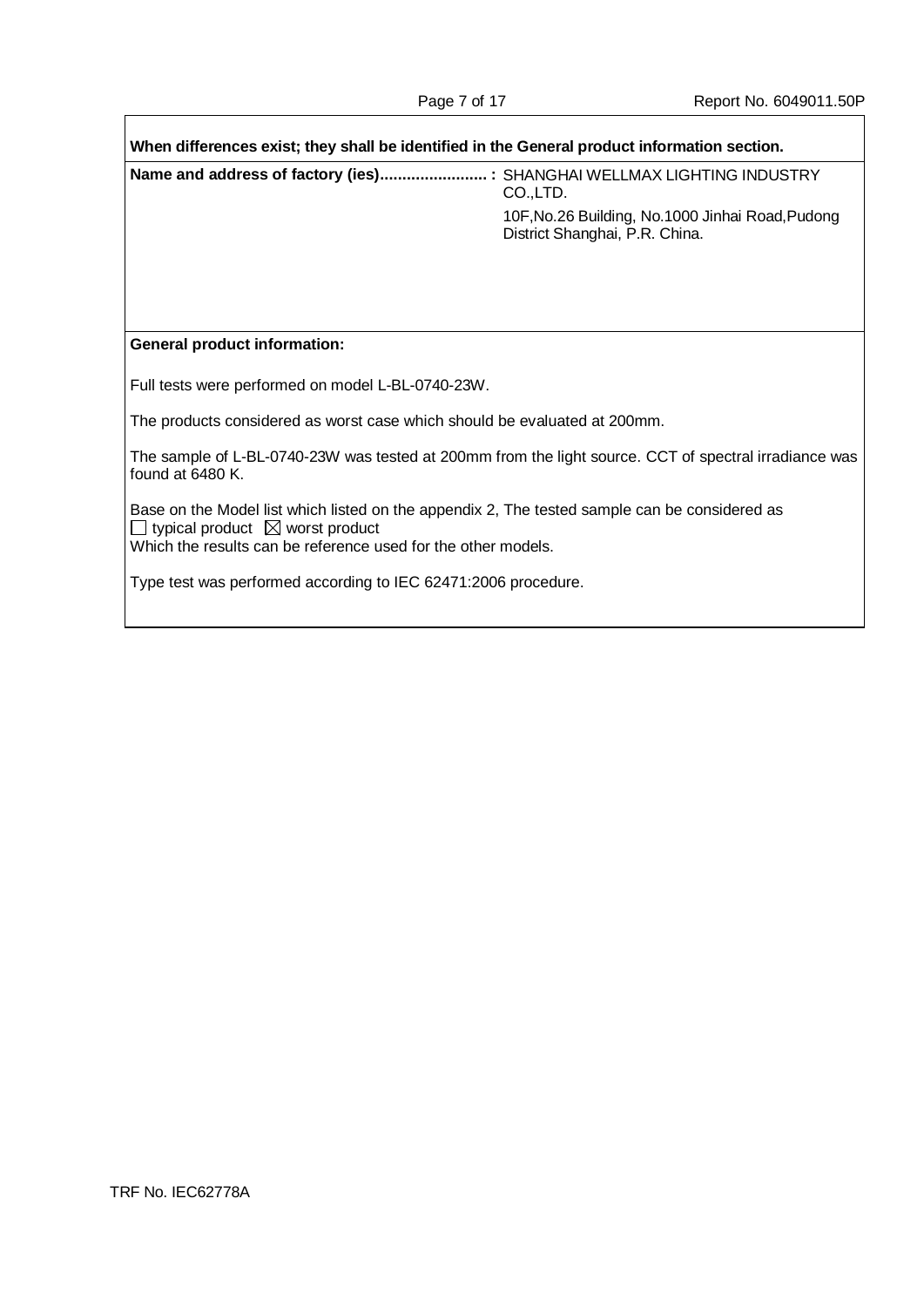|        |                     | <b>IEC TR 62778</b> |                 |         |
|--------|---------------------|---------------------|-----------------|---------|
| Clause | Requirement + Test_ |                     | Result - Remark | Verdict |

| $\overline{7}$ | <b>MEASUREMENT INFORMATION FLOW</b>                                                                                              |                      | P   |
|----------------|----------------------------------------------------------------------------------------------------------------------------------|----------------------|-----|
| 7.1            | <b>Basic flow</b>                                                                                                                |                      | P   |
|                | 'Law of conservation of luminance' applied                                                                                       |                      | N/A |
|                | Use of only true luminance/radiance values                                                                                       |                      | P   |
|                | In case of luminaire:<br>The light source is operated in the luminaire under<br>similar conditions as when tested as a component |                      | N/A |
|                | In case $E_{thr}$ value for RG2 was established the peak<br>value was derived from angular light distribution                    |                      | N/A |
| 7.2            | <b>Conditions for the radiance measurement</b>                                                                                   |                      | P   |
|                | Standard condition applied<br>(200mm distance, 0,011rad field of view)                                                           |                      | P   |
|                | Non-standard condition applied                                                                                                   |                      | N/A |
| 7.3            | Special cases (I): Replacement by a lamp or LED module of another type                                                           |                      | N/A |
|                | Light source is a white light source                                                                                             |                      | N/A |
|                | Evaluation done based on highest luminance                                                                                       |                      | N/A |
|                | Evaluation done based on CCT value                                                                                               |                      | N/A |
| 7.4            | Special cases (II): Arrays and clusters of primary light sources                                                                 |                      | N/A |
|                |                                                                                                                                  | $\Box$ RG0 unlimited | N/A |
|                |                                                                                                                                  | RG1 unlimited        |     |
|                | $E_{thr}$ of LED package applies to array                                                                                        |                      | N/A |
| 8              | <b>RISK GROUP CLASSIFICATION</b>                                                                                                 |                      | P   |
|                | Risk group achieved:                                                                                                             |                      | P   |
|                | -Risk Group 0 unlimited                                                                                                          |                      | N/A |
|                | -Risk Group 1 unlimited                                                                                                          |                      | P   |
|                | $E_{thr}$ (x) :                                                                                                                  |                      | N/A |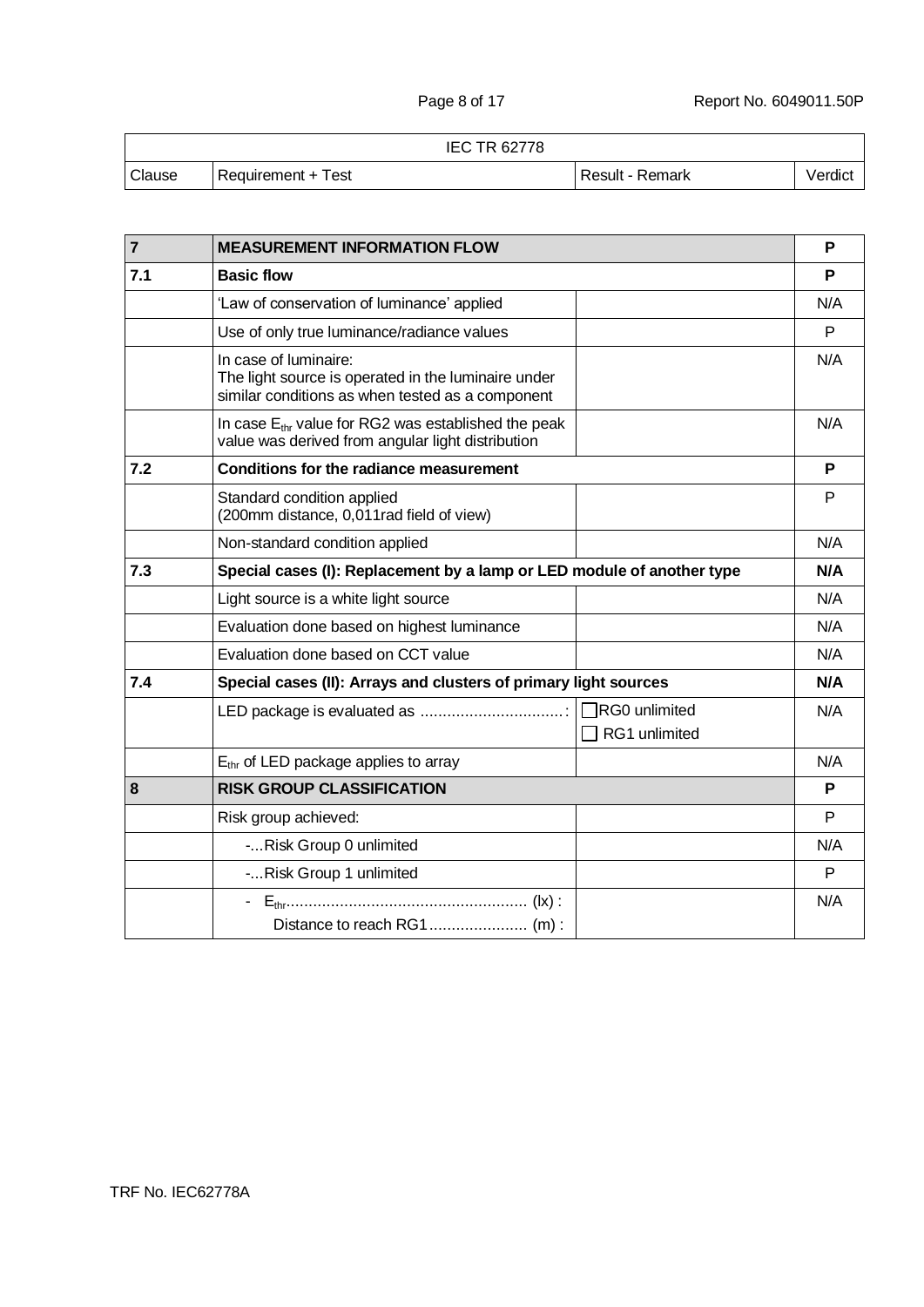IEC TR 62778

| Clause | Requirement + Test |
|--------|--------------------|
|--------|--------------------|

Result - Remark | Verdict

|                                                               | TABLE:Spectroradiometric measurement |                       |                     |      |                                                             |                              |  |
|---------------------------------------------------------------|--------------------------------------|-----------------------|---------------------|------|-------------------------------------------------------------|------------------------------|--|
|                                                               | <b>Measurement performed on:</b>     |                       |                     |      | $\Box$ LED package<br><b>LED</b> module<br>$\boxtimes$ Lamp |                              |  |
|                                                               |                                      |                       |                     |      | $\exists$ Luminaire                                         |                              |  |
|                                                               |                                      |                       |                     |      | L-BL-0740-23W                                               |                              |  |
|                                                               |                                      |                       |                     |      |                                                             |                              |  |
|                                                               |                                      |                       |                     |      |                                                             |                              |  |
|                                                               |                                      |                       |                     |      | $-50$                                                       |                              |  |
|                                                               |                                      |                       |                     |      | $25^{\circ}$ C                                              |                              |  |
|                                                               | Measurement distance                 |                       |                     |      | $\boxtimes$ 20 cm<br>$\Box$ cm                              |                              |  |
|                                                               |                                      |                       |                     |      | $\boxtimes$ Non-small<br>$\Box$ Small :                     |                              |  |
|                                                               |                                      |                       |                     |      | $\Box$ 100 mrad<br>$\boxtimes$ 11 mrad                      | 1,7 mrad (for small sources) |  |
|                                                               | Item                                 | Symb<br><sub>ol</sub> | Units               |      | Result                                                      | Remark                       |  |
|                                                               | Correlated colour temperature        | <b>CCT</b>            | K                   | 6480 |                                                             |                              |  |
| x/y colour coordinates                                        |                                      |                       |                     |      | 0,3121 /0, 3367                                             |                              |  |
| $W/(m^2 \cdot sr^1)$<br>Blue light hazard radiance<br>$L_{B}$ |                                      |                       | 1,18E+02<br>@11mrad |      |                                                             |                              |  |
| W/m <sup>2</sup><br>Blue light hazard irradiance<br>$E_B$     |                                      | LL.                   |                     |      |                                                             |                              |  |
| $\text{cd/m}^2$<br>Luminance<br>L                             |                                      | @11mrad<br>1,40E+05   |                     |      |                                                             |                              |  |
| Illuminance<br>E<br>$\mathsf{I}\mathsf{x}$                    |                                      |                       | 5,68E+03            |      |                                                             |                              |  |
|                                                               |                                      |                       |                     |      |                                                             |                              |  |
| N/A                                                           | Supplementary information:           |                       |                     |      |                                                             |                              |  |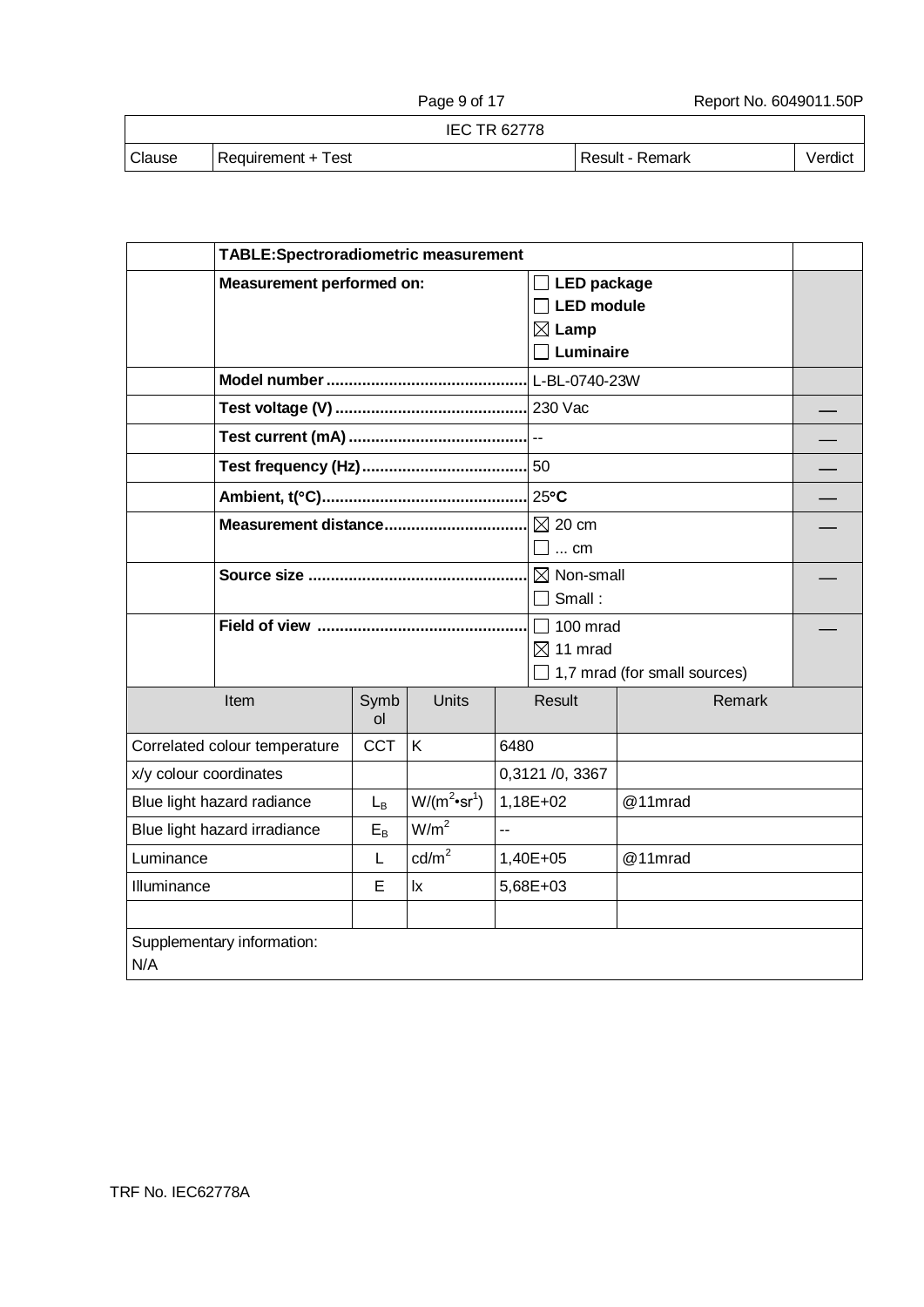IEC TR 62778

| <b>Clause</b> | ±est<br>$Recurrence +$ | <b>Remark</b><br>Result | √erdıct |
|---------------|------------------------|-------------------------|---------|

| TABLE: Angular light distribution | N/A |
|-----------------------------------|-----|
|                                   |     |
|                                   |     |
|                                   |     |
|                                   |     |
|                                   |     |
|                                   |     |
|                                   |     |
|                                   |     |
|                                   |     |
|                                   |     |
|                                   |     |
|                                   |     |
|                                   |     |
|                                   |     |
|                                   |     |
|                                   |     |
|                                   |     |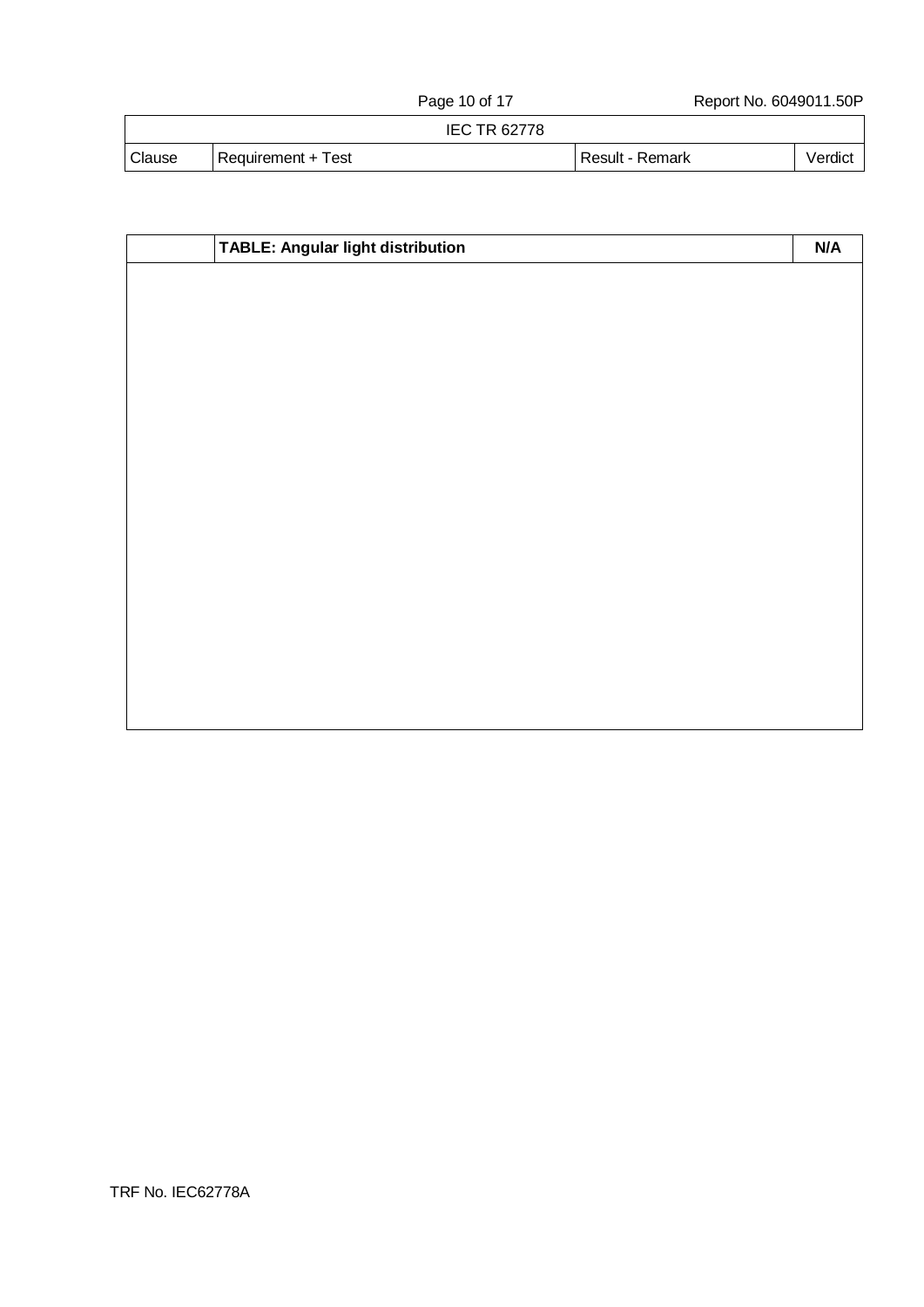#### **List of test equipment used:**

A completed list of used test equipment shall be provided in the Test Reports when a Manufacturer Testing Laboratory according to CTF stage 1 or CTF stage 2 procedure has been used.

Note: This page may be removed when CTF stage 1 CTF stage 2 are not used. See also clause 4.8 in OD 2020 for more details.

| <b>Clause</b>  | Measurement /<br>testing | Testing / measuring<br>equipment / material used,<br>(Equipment ID) | Range used  | <b>Last Calibration</b><br>date | <b>Calibration</b><br>due date |
|----------------|--------------------------|---------------------------------------------------------------------|-------------|---------------------------------|--------------------------------|
| $\overline{7}$ | Irradiance               | IDR 300 Monochromator (SH                                           | 200-3000nm  |                                 |                                |
|                | measurements             | 344)                                                                |             |                                 |                                |
|                | Radiance                 |                                                                     |             |                                 |                                |
|                | measurements             |                                                                     |             |                                 |                                |
| $\overline{7}$ | Radiance                 | S009 Telescope (SH 345)                                             | 300-1400nm  |                                 |                                |
|                | measurements             |                                                                     |             |                                 |                                |
| 7              | Radiance                 | SRS 12 Radiance Standard                                            | 300-1400nm  | 2019/2/27                       | 2020/2/26                      |
|                | measurements             | (SH 348)                                                            |             |                                 |                                |
| 7              | Irradiance               | CL6 Spectral irradiance                                             | 300-3000nm  | 2019/2/27                       | 2020/2/26                      |
|                | measurements             | standard (SH 350)                                                   |             |                                 |                                |
| 7              | Irradiance               | CL7 Spectral irradiance                                             | 200-400nm   | 2019/2/27                       | 2020/2/26                      |
|                | measurements             | standard (SH 351)                                                   |             |                                 |                                |
| 7              | Irradiance               | Photometric detector head (SH                                       | 380nm-800nm | 2019/2/26                       | 2020/2/25                      |
|                | measurements             | 359)                                                                |             |                                 |                                |
| 7              | Irradiance               | Wattmeter (SH030)                                                   | 500V,40A    | 2018/10/09                      | 2019/10/09                     |
|                | measurements             |                                                                     |             |                                 |                                |
|                | Radiance                 |                                                                     |             |                                 |                                |
|                | measurements             |                                                                     |             |                                 |                                |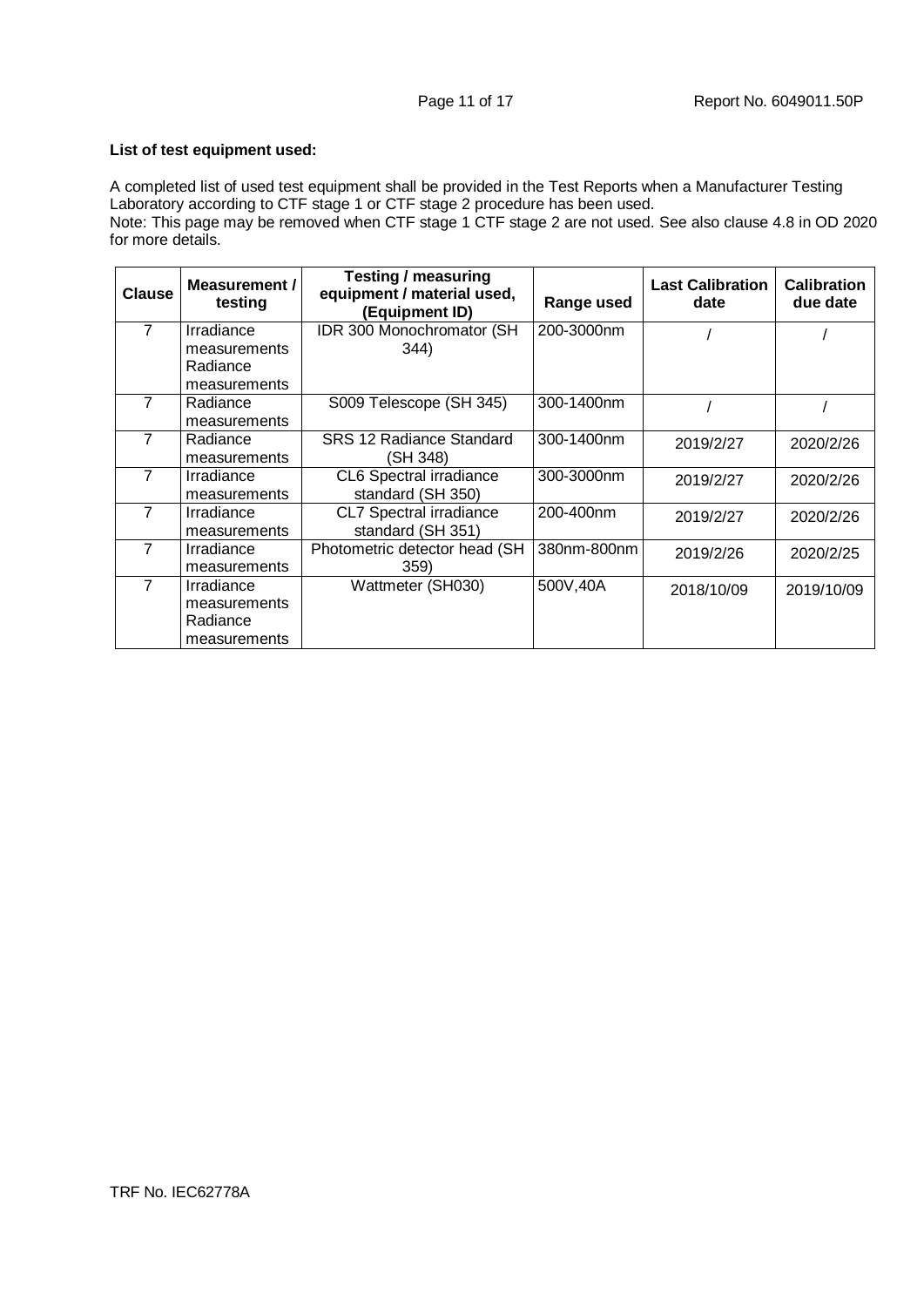#### Appendix 1: Photo Documentation



**Overview** 

TRF No. IEC62778A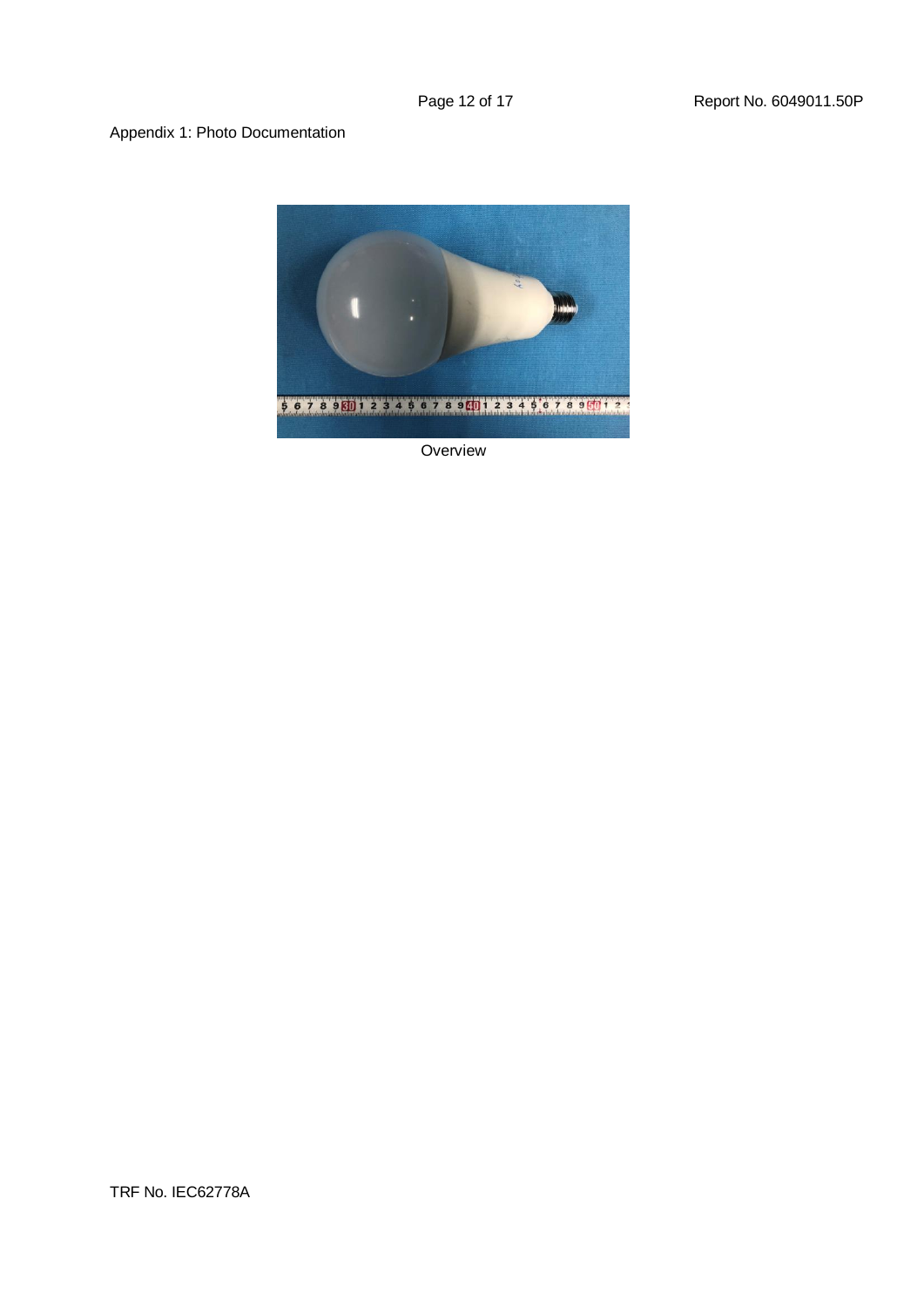## Appendix 2: Model List

## 220-240 Vac, 50/60 Hz

| Model name           | Lamp cap         | Rated current                         | <b>PCB</b>       |
|----------------------|------------------|---------------------------------------|------------------|
| L-BL-0700-(a)W       | E27/B22          | For 3 W models:                       | PCB <sub>1</sub> |
| L-BL-0701-(a)W       | E27/B22          | 0,03A;                                |                  |
| L-BL-0702-(a)W       | E27/B22          | For 5 W models:                       |                  |
| L-BL-0703-(a)W       | E27/B22          | 0,050 A;                              |                  |
| L-BL-0706-(a)W       | E27/B22          | For 6 W models:                       |                  |
| L-BL-0707-(a)W       | E27/B22          | 0,060A;                               |                  |
| L-BL-0720-(a)W       | E27/B22          | For 7 W models:                       |                  |
| L-BL-0721-(a)W       | E27/B22          | 0,070A;                               |                  |
| L-BL-0740-(a)W       | E27/B22          | For 9 W models:                       |                  |
| L-BL-0740-5Y-(a)W    | E27/B22          | 0,085A                                |                  |
| L-BL-0740-2A-(a)W    | E27/B22          | For 10 W models:                      |                  |
| L-BL-0749-(a)W       | E27/B22          | 0,07A/0.09A                           |                  |
| L-BL-0801-(a)W       | E27/B22          | For 11 W models:                      |                  |
| L-BL-0802-(a)W       | E27/B22          | $0,1 \, \text{A}$<br>For 12 W models: |                  |
| L-BL-0807-(a)W       | E27/B22          | 0,115A;                               |                  |
| L-BL-0820-(a)W       | E27/B22          | For 13 W models:                      |                  |
| L-BL-0840-(a)W       | E27/B22          | 0,12A                                 |                  |
| L-BL-0840-5Y-(a)W    | E27/B22          | For 15 W models:                      |                  |
| L-BL-0840-2A-(a)W    | E27/B22          | 0,145A                                |                  |
| L-BL-0849-(a)W       | E27/B22          | For 16 W model:                       |                  |
| L-BL-1500-(a)W       | E27/B22          | 0,15A                                 |                  |
| L-BL-1600-(a)W       | E27/B22          | For 18 W model:                       |                  |
| L-BL-1700-(a)W       | E27/B22          | 0,165A                                |                  |
| $L-BL-1003-(a)W$     | B22/E27          | For 23 W models:                      |                  |
| L-BL-1200-(a)W       | B22/E27          | 0,21A                                 |                  |
| $L$ -TL-0001-(a) $W$ | B22/E27          |                                       |                  |
| $L-ST-0100-(a)W$     | B22/E27          |                                       |                  |
| L-RF-0400-(b)W       | <b>GU10</b>      | For 4 W models:                       | PCB 2 for GU10   |
| L-RF-0409-(b)W       | <b>GU10</b>      | 0,040A                                |                  |
| L-RF-0400-5Y-(b)W    | <b>GU10</b>      | For 5 W models:                       |                  |
| L-RF-0400-2A-(b)W    | <b>GU10</b>      | 0,050A                                |                  |
| L-RF-0403-(b)W       | <b>GU10</b>      | For 6 W models:                       |                  |
| L-RF-0406-(b)W       | <b>GU10</b>      | 0,060A                                |                  |
| L-RF-0407-(b)W       | <b>GU10</b>      | For 7 W models:                       |                  |
| L-RF-0500-(b)W       | <b>GU10</b>      | 0,070 A                               |                  |
| L-RF-0500-5Y-(b)W    | <b>GU10</b>      | For 8 W models                        |                  |
| L-RF-0500-2A-(b)W    | GU <sub>10</sub> | 0,075 A                               |                  |
| L-RF-0507-(b)W       | <b>GU10</b>      |                                       |                  |
| L-RF-0509-(b)W       | <b>GU10</b>      |                                       |                  |
| L-MI-0100-(c)W       | E14/E27/B22      | For 4 W models:                       | PCB 3 for C37    |
| L-MI-0109-(c)W       | E14/E27/B22      | $0,040$ A;                            |                  |
| L-MI-0100-5Y-(c)W    | E14/E27/B22      | For 5 W models:                       |                  |
| L-MI-0100-2A-(c)W    | E14/E27/B22      | 0,050A                                |                  |
| L-MI-0103-(c)W       | E14/E27/B22      | For 6 W models:                       |                  |
| L-MI-0106-(c)W       | E14/E27/B22      | 0,06A                                 |                  |
| L-MI-0107-(c)W       | E14/E27/B22      | For 7 W models:                       |                  |
| L-MI-0500-(c)W       | E14/E27          | 0,070 A                               |                  |
| L-MI-0400-(c)W       | E14/E27          | For 8 W model:                        |                  |
| L-BL-0618-(c)W       | E14/E27          | 0,075A                                |                  |
| L-BL-0628-(c)W       | E14/E27          |                                       |                  |
| L-MI-0200-(c)W       | E14              | For 4 W models:                       | PCB 3 for P45    |

TRF No. IEC62778A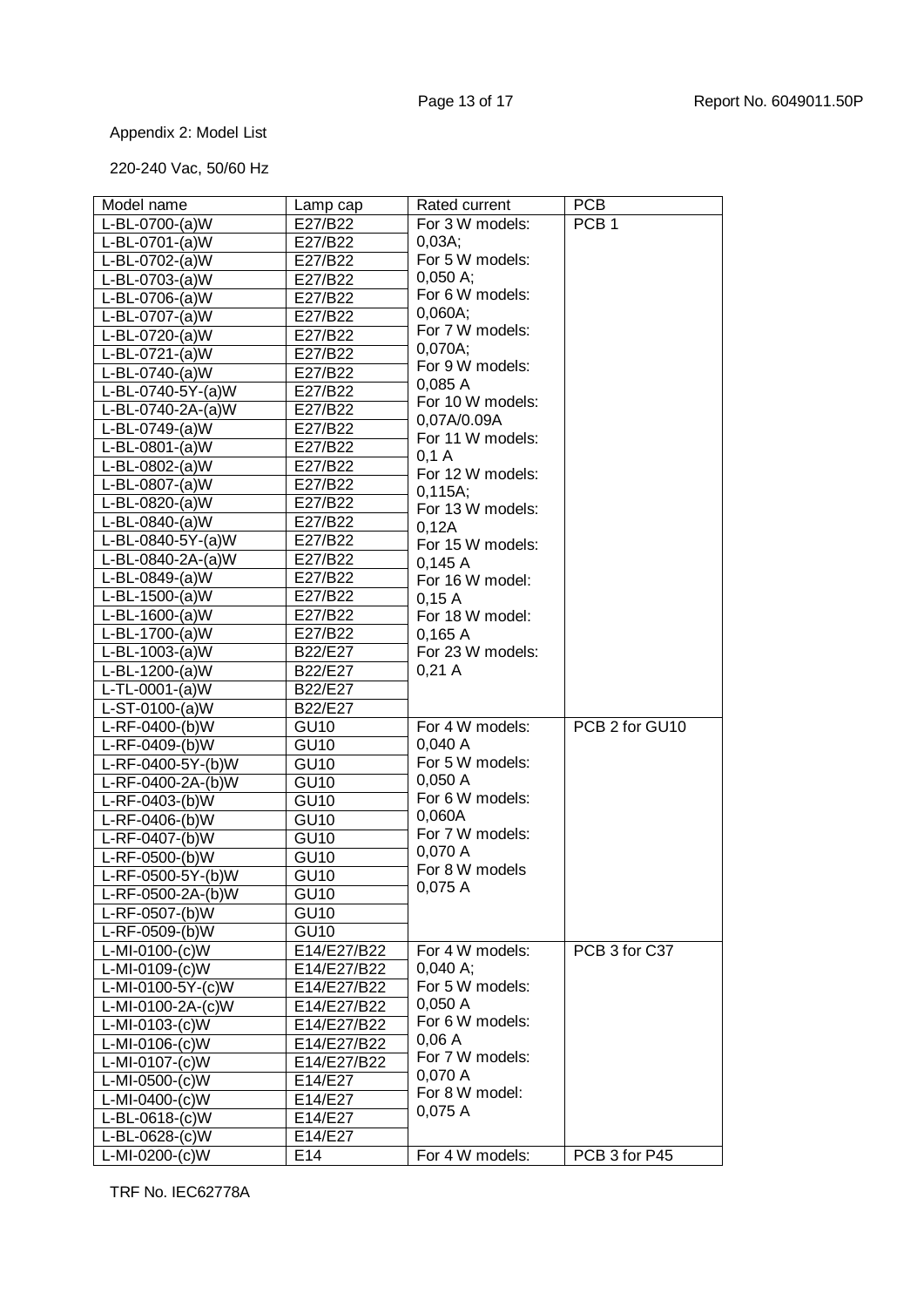| L-MI-0209-(c)W    | E <sub>14</sub> | $0.04 A$ ;          |               |
|-------------------|-----------------|---------------------|---------------|
| L-MI-0200-5Y-(c)W | E14             | For 5 W models:     |               |
| L-MI-0200-2A-(c)W | E <sub>14</sub> | $0,050 \text{ A}$ ; |               |
|                   |                 | For 6 W models:     |               |
|                   |                 | $0.06A$ :           |               |
|                   |                 | For 7 W models:     |               |
|                   |                 | 0,070 A             |               |
|                   |                 | For 8 W model:      |               |
| L-MI-0207-(c)W    | E14             | 0.075A              |               |
| L-MI-0300-(c)W    | E27/B22         | For 4 W models:     | PCB 3 for G45 |
| L-MI-0300-5Y-(c)W | E27/B22         | $0.040 A$ :         |               |
| L-MI-0300-2A-(c)W | E27/B22         | For 5 W models:     |               |
| L-MI-0307-(c)W    | E27/B22         | 0,050 A;            |               |
| L-MI-0309-(c)W    | E27/B22         | For 6 W models:     |               |
| L-BL-0622-(c)W    | E27/B22         | $0.060A$ :          |               |
|                   |                 | For 7 W models:     |               |
|                   |                 | 0.070A              |               |
|                   |                 | For 8 W model:      |               |
| L-BL-0632-(c)W    | E27/B22         | 0.075A              |               |

"a" means rated wattage, it can be 3 W, 5 W, 6 W, 7 W, 9 W, 10 W, 11 W, 12 W, 13 W, 15 W, 16 W, 18 W and 23 W.

"b" means rated wattage, it can be 4 W, 5 W, 6 W, 7 W and 8 W.

"c" means rated wattage, it can be 4 W, 5 W, 6 W, 7 W and 8 W.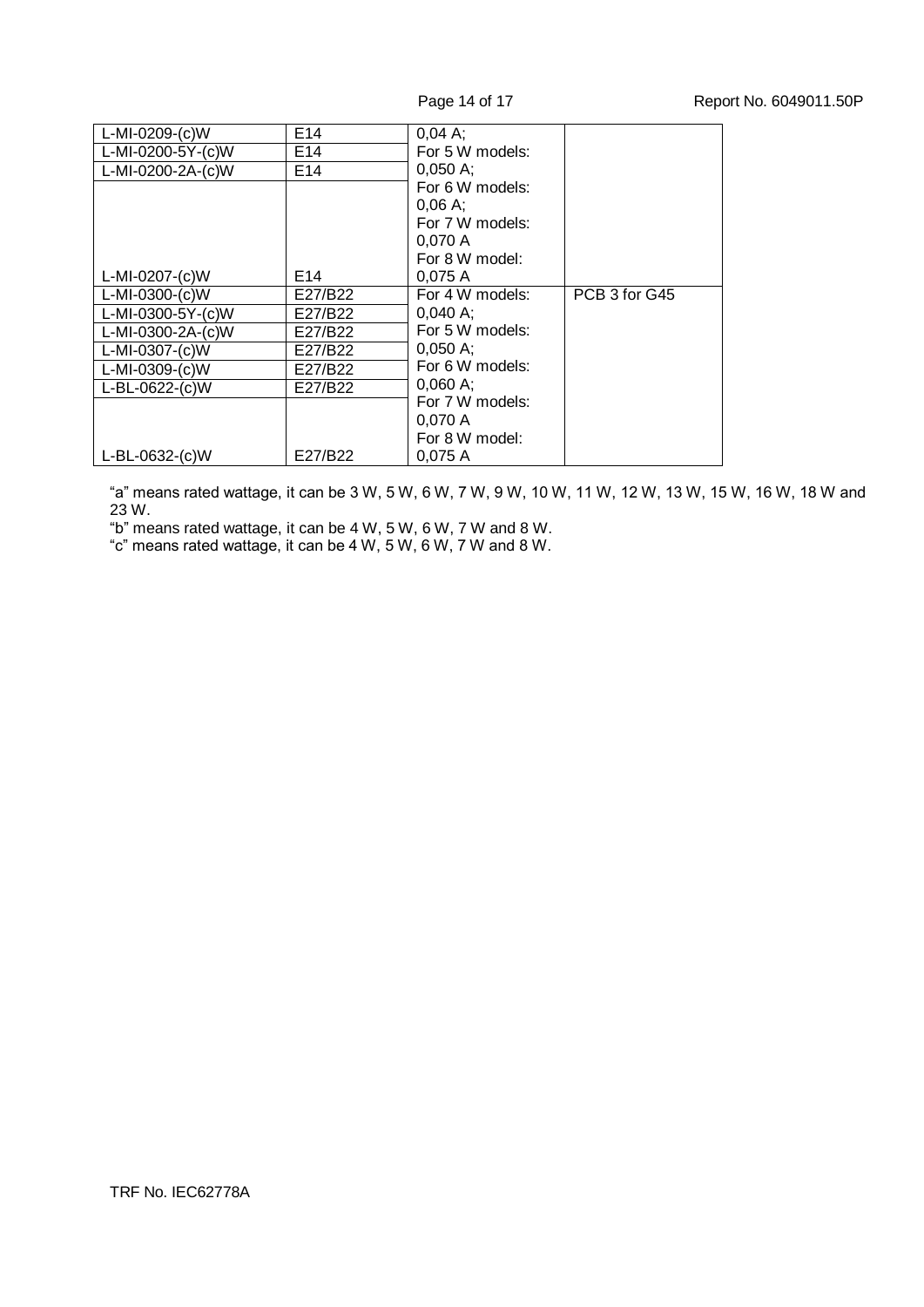

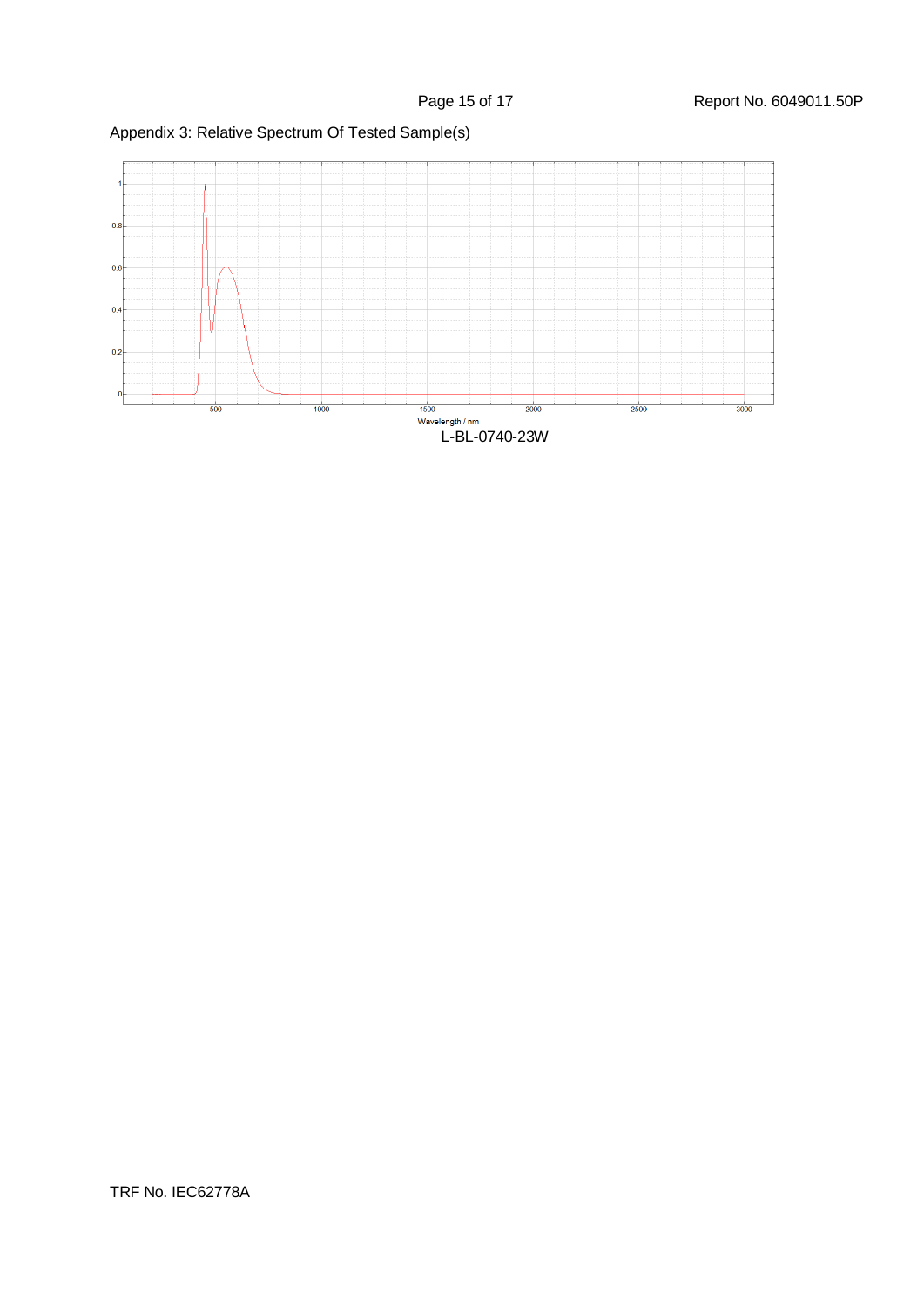#### Appendix 4: Table 6.1 Based On IEC 62471:2006

### DUT: L-BL-0740-23W, Evaluation Distance: 200mm, Angular subtense of the apparent source α: 100 mrad

| $IPA$ $0.174$<br>,,,<br>$\mathbf{u}$<br>-- |                             |                                                     |             |  |  |  |
|--------------------------------------------|-----------------------------|-----------------------------------------------------|-------------|--|--|--|
| Clause                                     | est<br>equiremer.<br>aent - | <b>Result</b><br>≺emark<br>$\overline{\phantom{0}}$ | <br>Verdict |  |  |  |

| Table 6.1                                                                                                              | Emission limits for risk groups of continuous wave lamps |                |                                |                             |            |               | $\overline{P}$ |               |        |  |
|------------------------------------------------------------------------------------------------------------------------|----------------------------------------------------------|----------------|--------------------------------|-----------------------------|------------|---------------|----------------|---------------|--------|--|
|                                                                                                                        |                                                          |                | Units                          | <b>Emission Measurement</b> |            |               |                |               |        |  |
| <b>Risk</b>                                                                                                            | Action<br>spectrum                                       | Symbol         |                                | Exempt                      |            | Low risk      |                | Mod risk      |        |  |
|                                                                                                                        |                                                          |                |                                | Limit                       | Result     | Limit         | Result         | Limit         | Result |  |
| Actinic UV                                                                                                             | $S_{UV}(\lambda)$                                        | $E_{s}$        | $W \cdot m^{-2}$               | 0,001                       | 0,0000     | 0,003         |                | 0,03          |        |  |
| Near UV                                                                                                                |                                                          | EUVA           | $W \cdot m^{-2}$               | 10                          | 0,0000     | 33            |                | 100           |        |  |
| <b>Blue light</b>                                                                                                      | $B(\lambda)$                                             | L <sub>B</sub> | $W \cdot m^{-2} \cdot sr^{-1}$ | 100                         | 3,37E+01   | 10000         |                | 4000000       |        |  |
| Blue light,<br>small source                                                                                            | $B(\lambda)$                                             | $E_B$          | $W \cdot m^{-2}$               | $1,0^*$                     |            | 1,0           |                | 400           |        |  |
| Retinal<br>thermal                                                                                                     | $R(\lambda)$                                             | $L_{R}$        | $W \cdot m^{-2} \cdot sr^{-1}$ | 28000/a                     | $1,44E+03$ | 28000/α       |                | 71000/α       |        |  |
| Retinal<br>thermal,<br>weak visual<br>stimulus**                                                                       | $R(\lambda)$                                             | $L_{IR}$       | $W \cdot m^{-2} \cdot sr^{-1}$ | $6000/\alpha$               |            | $6000/\alpha$ |                | $6000/\alpha$ |        |  |
| IR radiation,<br>eye                                                                                                   |                                                          | $E_{IR}$       | $W \cdot m^{-2}$               | 100                         | 0,06       | 570           |                | 3200          |        |  |
| $\star$<br>Small source defined as one with $\alpha$ < 0,011 radian. Averaging field of view at 10000 s is 0,1 radian. |                                                          |                |                                |                             |            |               |                |               |        |  |

\*\* Involves evaluation of non-GLS source